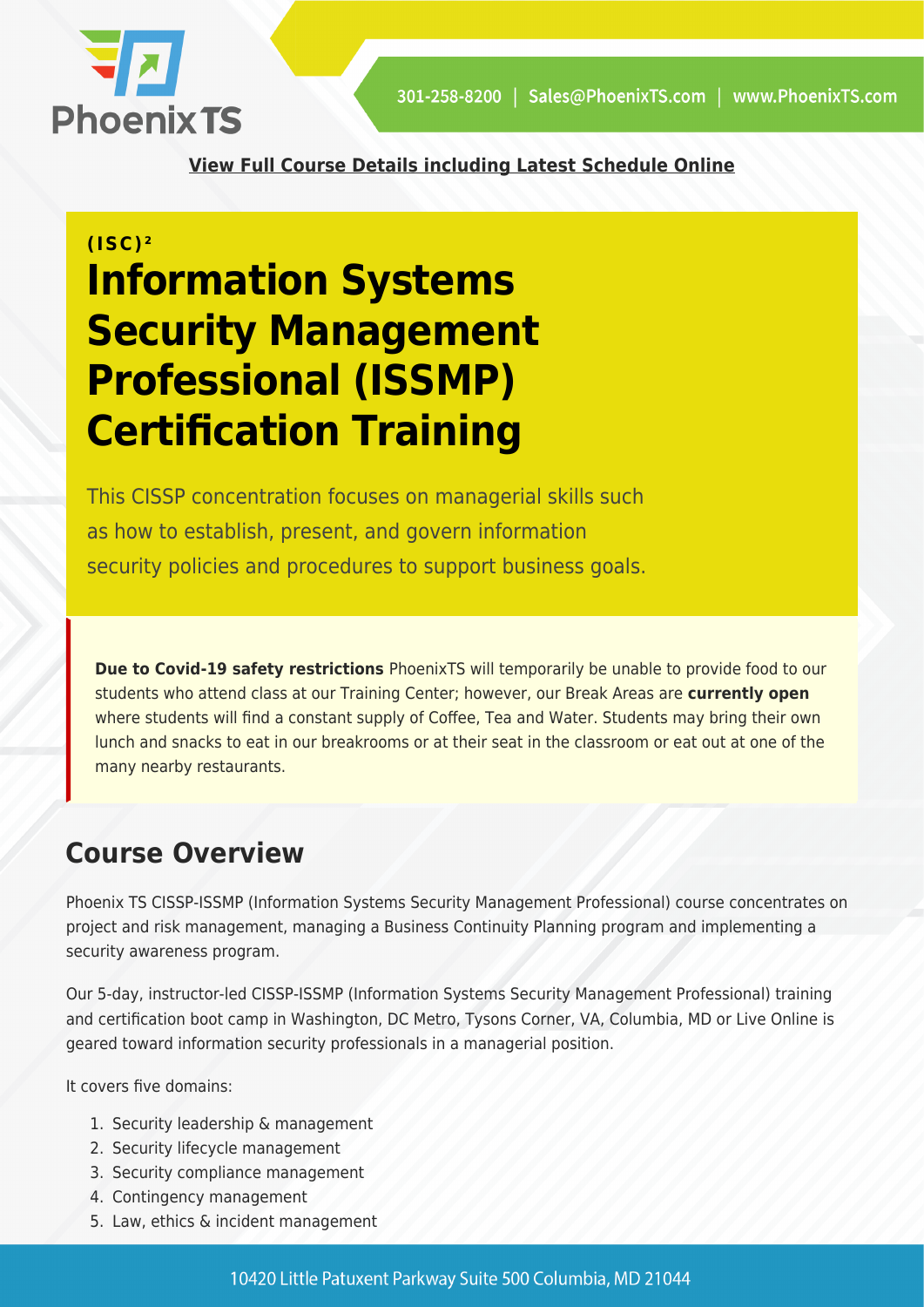

This course will fully prepare you for the CISSP®-ISSMP® Certification exam.

You must have the [CISSP® Certification](https://phoenixts.com/training-courses/cissp-certification-training-washington-dc/) and at least two years of professional experience managing a large, enterprise-wide security model. Though not necessary, it is also recommended that you have the [CompTIA® Security+ Certification.](https://phoenixts.com/training-courses/comptia-security-plus-certification-training/)

# **Schedule**

| <b>DATE</b>                                     | <b>LOCATION</b>                   |            |
|-------------------------------------------------|-----------------------------------|------------|
| $9/12/22 - 9/16/22$ (5 days)<br>8:30AM - 4:30PM | <b>Tysons Corner, VA</b><br>Open  | Contact Us |
| $9/19/22 - 9/23/22$ (5 days)<br>8:30AM - 4:30PM | Columbia, MD<br><b>Open</b>       | Contact Us |
| $9/19/22 - 9/23/22$ (5 days)<br>8:30AM - 4:30PM | <b>Live Online</b><br><b>Open</b> | Contact Us |
| 12/12/22 - 12/16/22 (5 days)<br>8:30AM - 4:30PM | <b>Tysons Corner, VA</b><br>Open  | Contact Us |
| 12/19/22 - 12/23/22 (5 days)<br>8:30AM - 4:30PM | Columbia, MD<br>Open              | Contact Us |
| 12/19/22 - 12/23/22 (5 days)<br>8:30AM - 4:30PM | <b>Live Online</b><br><b>Open</b> | Contact Us |
| $3/20/23 - 3/24/23$ (5 days)<br>8:30AM - 4:30PM | <b>Tysons Corner, VA</b><br>Open  | Contact Us |
| $3/27/23 - 3/31/23$ (5 days)<br>8:30AM - 4:30PM | <b>Columbia, MD</b><br>Open       | Contact Us |
| $3/27/23 - 3/31/23$ (5 days)<br>8:30AM - 4:30PM | <b>Live Online</b><br>Open        | Contact Us |
| $6/19/23 - 6/23/23$ (5 days)<br>8:30AM - 4:30PM | <b>Tysons Corner, VA</b><br>Open  | Contact Us |
| $6/26/23 - 6/30/23$ (5 days)<br>8:30AM - 4:30PM | <b>Columbia, MD</b><br>Open       | Contact Us |
| $6/26/23 - 6/30/23$ (5 days)<br>8:30AM - 4:30PM | <b>Live Online</b><br>Open        | Contact Us |
| $9/11/23 - 9/15/23$ (5 days)<br>8:30AM - 4:30PM | <b>Tysons Corner, VA</b><br>Open  | Contact Us |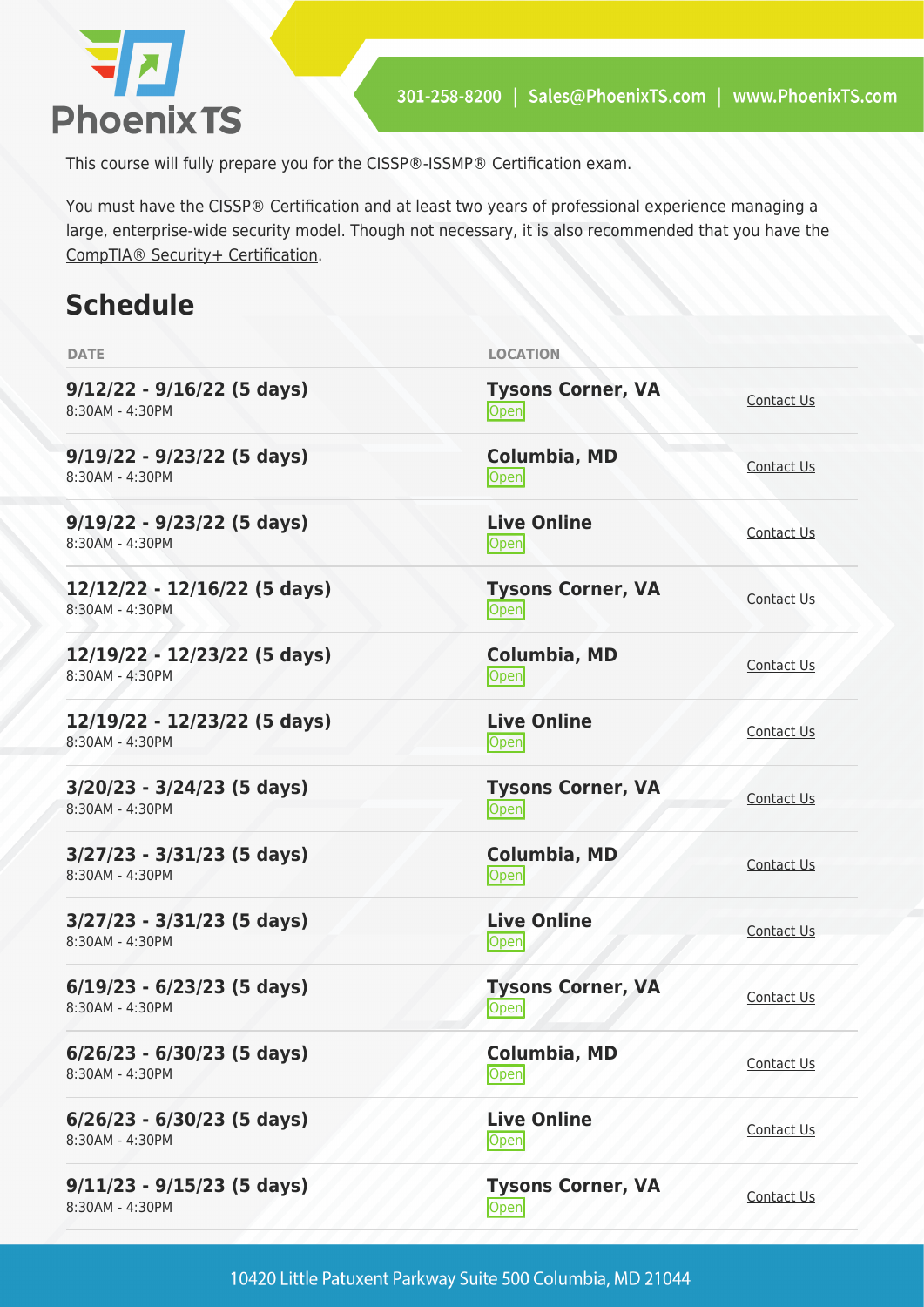

| <b>DATE</b>                                       | <b>LOCATION</b>                         |                   |
|---------------------------------------------------|-----------------------------------------|-------------------|
| $9/18/23 - 9/22/23$ (5 days)<br>8:30AM - 4:30PM   | <b>Columbia, MD</b><br>Open             | Contact Us        |
| $9/18/23 - 9/22/23$ (5 days)<br>8:30AM - 4:30PM   | <b>Live Online</b><br>Open              | Contact Us        |
| $12/11/23 - 12/15/23$ (5 days)<br>8:30AM - 4:30PM | <b>Tysons Corner, VA</b><br><b>Open</b> | Contact Us        |
| 12/18/23 - 12/22/23 (5 days)<br>8:30AM - 4:30PM   | <b>Columbia, MD</b><br>$\mathsf{Open}$  | Contact Us        |
| 12/18/23 - 12/22/23 (5 days)<br>8:30AM - 4:30PM   | <b>Live Online</b><br> Open             | <b>Contact Us</b> |

## **Course Outline**

#### **Security Leadership And Management**

- Mission statements
- Business functions
- Define the security governance structure

#### **Security Lifecycle Management**

- Managing security in different methods of systems development
- Approval of security design

#### **Security Compliance Management**

- The cyber domain
- Compliance

### **Contingency Management**

• Contingency plans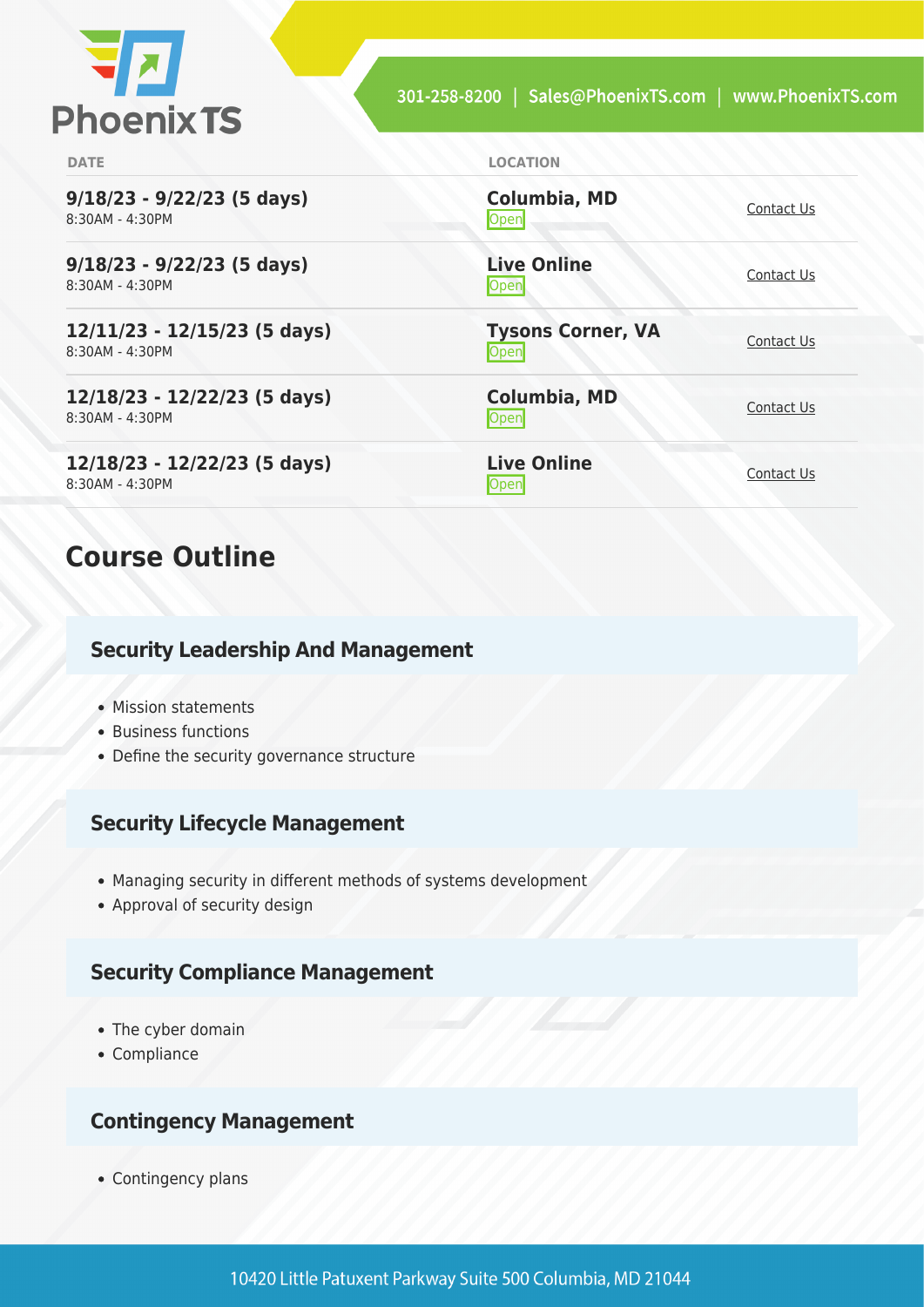

### **Law, Ethics, And Incident Management**

- Information security laws
- Security incident management process

# **Exam Information**

### **CISSP-ISSMP Certification Exam Details:**

- Questions: 125
- Exam Format: Multiple choice
- Candidates interested in taking the CISSP-ISSEP Certification exam need to register with (ISC)<sup>2®</sup>
- CISSP-ISSMP Certification exam price: \$399

# **CISSP-ISSMP Certification Training FAQs**

### **What are the requirements to become a CISSP-ISSMP?**

To earn the CISSP-ISSMP Certification, you must be a CISSP in good standing with (ISC)<sup>2</sup>, have a minimum of 2 years paid, cumulative work experience in at least one of the 5 CISSP-ISSMP Certification domains.

### **Who should earn their CISSP-ISSMP Certification?**

The CISSP-ISSMP Certification is ideal for CIOs, CISOs, CTOs and Senior Security Executives.

### **What is the average salary of a professional with their CISSP-ISSMP Certification?**

According to payscale,com, the average salary for a CISSP-ISSMP is \$115,000 annually.

### **How many people have their CISSP-ISSMP Certification?**

According to (ISC)² as of May 31, 2019 there are 1,216 professionals worldwide with the CISSP-ISSMP Certification.

**Due to Covid-19 safety restrictions** PhoenixTS will temporarily be unable to provide food to our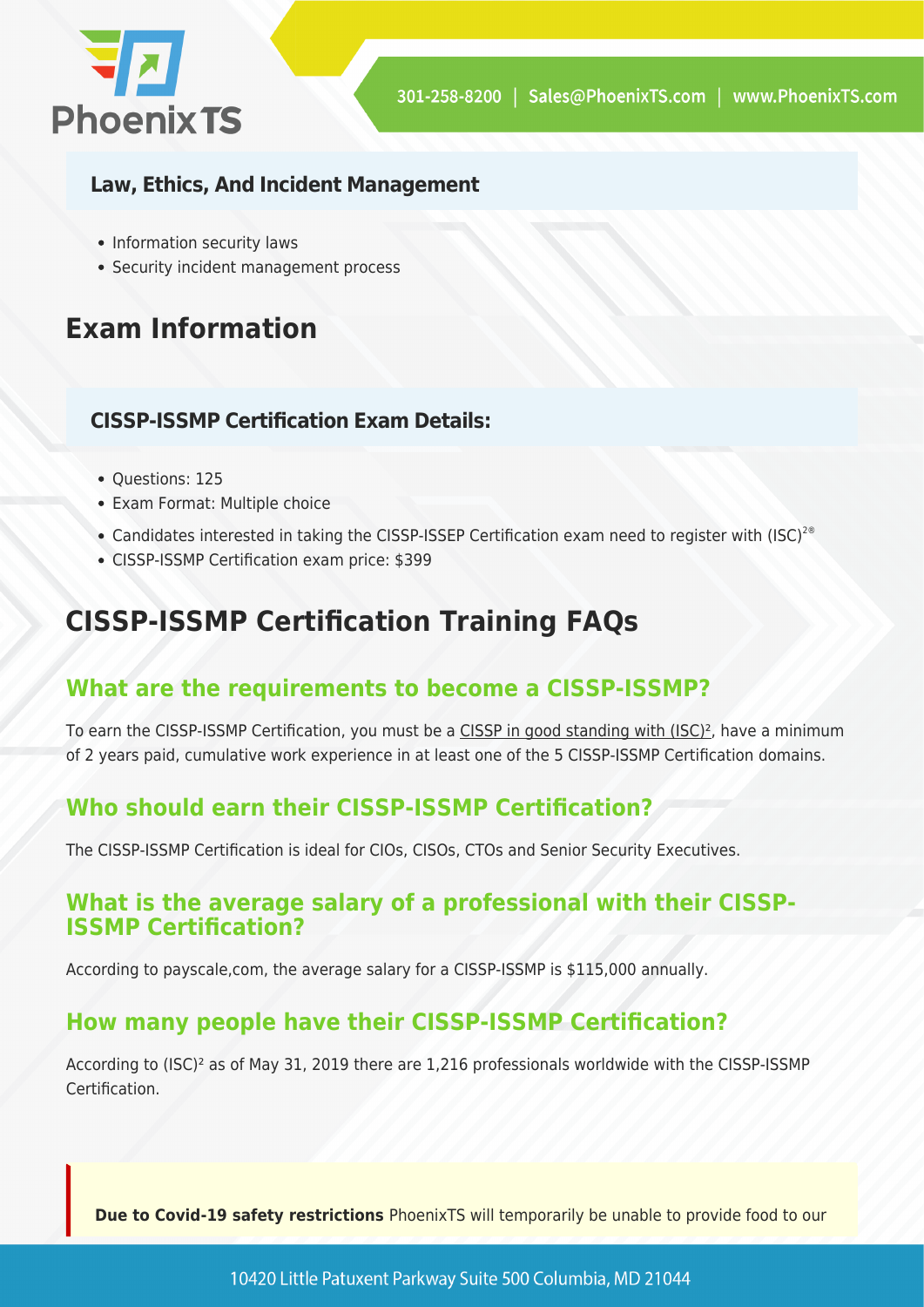

students who attend class at our Training Center; however, our Break Areas are **currently open** where students will find a constant supply of Coffee, Tea and Water. Students may bring their own lunch and snacks to eat in our breakrooms or at their seat in the classroom or eat out at one of the many nearby restaurants.





### Price Match Guarantee

We'll match any competitor's price quote. Call us at 240-667-7757.

### This **CISSP-ISSMP Certification Training** course includes:

- 5 days of instructor-led training
- CISSP-ISSMP Certification Training book
- Onsite CISSP-ISSMP exam scheduling
- Certificate of completion for up to 40 CEUs/CPEs to be used toward renewing relevant certifications
- Notepad, pen and highlighter
- Group training promotions are available for 5 or more CISSP-ISSMP Certification Training students.
- CISSP-ISSMP satisfies DOD 8570.01-M requirements for CSSP Manager
- Variety of bagels, fruits, doughnuts and cereal available at the start of class\*
- $\circ$  Tea, coffee and soda available throughout the day\*
- Freshly baked cookies every afternoon\*